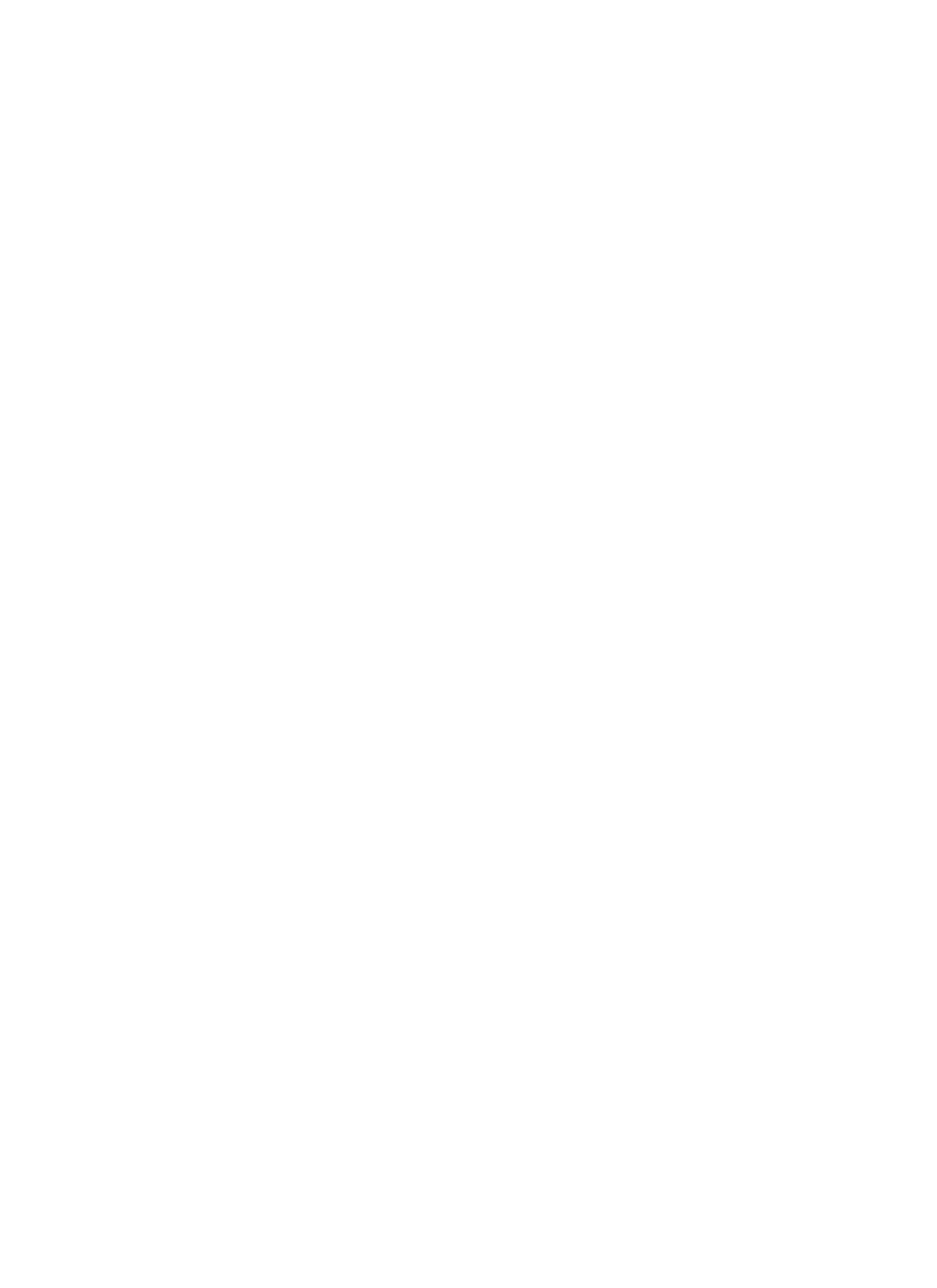Everyone broke into a charge through the undergrowth, but Miss Hunt shooed us back onto the path so that we didn't get stuck in the swamp. But there were plenty of flowers to be reached from the path, and we returned home later with muddy feet and pollen-powdered noses.

Parents were waiting by the schoolroom door, and one by one the children went home, clasping their golden bunches. I lived a long way out, and it was four o'clock before Miss Hunt put me on the school bus.

Gran was standing at the bus stop with Shadow, our black Labrador, who was straining at his lead and barking for joy because he knew I was coming. We usually chased each other madly home, but Shadow must have been disappointed that afternoon because I did not feel like playing. I walked quietly beside Gran, hugging my kingcups, and then, suddenly, I asked my question.

"Gran, why do I live with you and Grandpa? Didn't I ever have a mum and dad? Most of the other children have them."

It seemed very quiet after I spoke. I could hear a bee buzzing in the lilac tree and a blackbird singing. At last Gran answered.

"Your mummy was our dear daughter Alice, Lucy. She died when you were a tiny baby, and there was no one else to look after you, so Grandpa and I took you as our own little girl."

"But didn't I have a daddy?" I persisted. "And why didn't he look after me? Is he dead too?"

There was a long silence while I waited confidently for the answer, because I knew Gran always spoke the truth.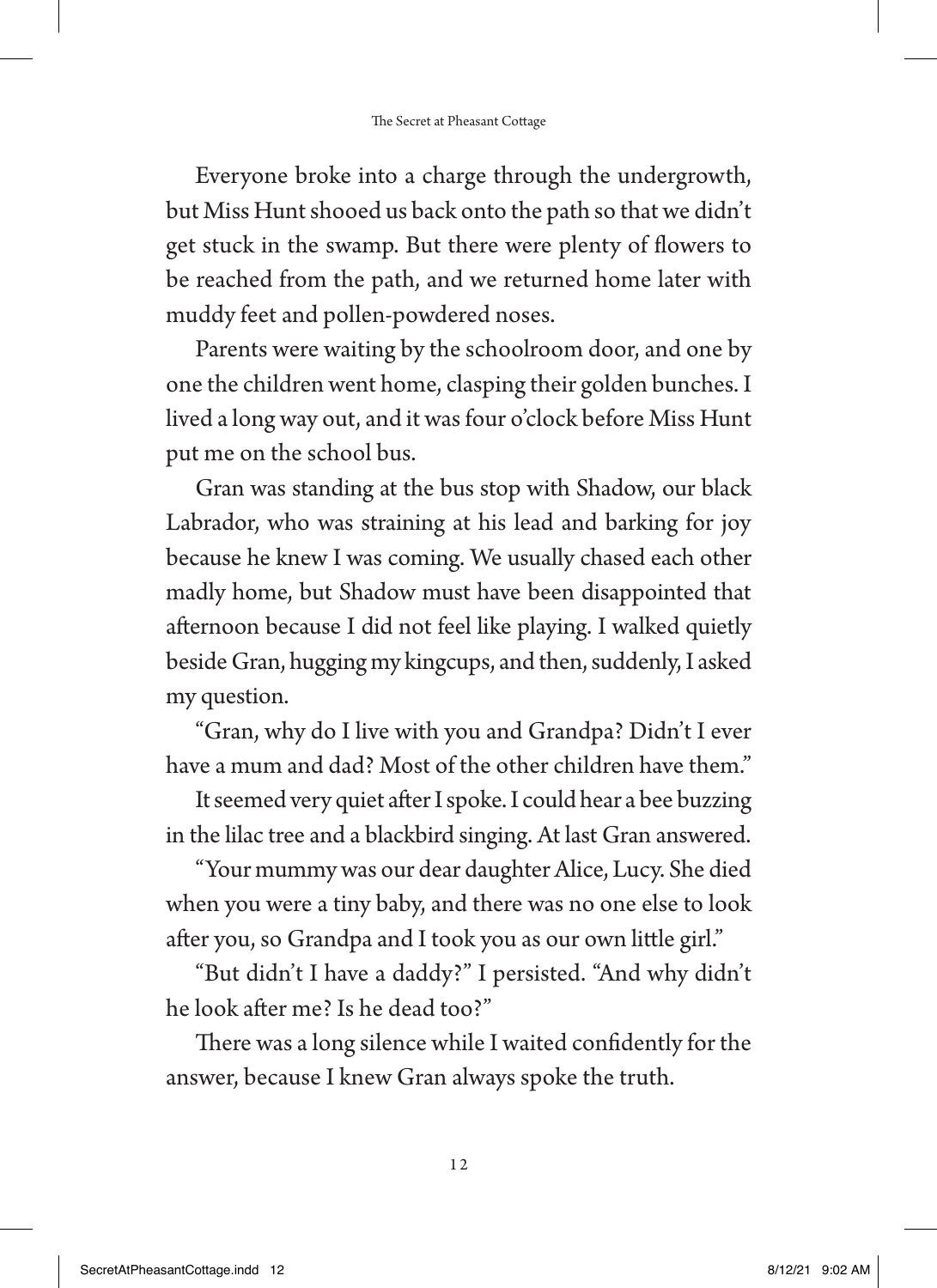"He went right away," said Gran slowly, "and we never saw him again. He would not have looked after you properly, Lucy. You belong to us now, and always will, just as though you were our own little girl. Look, there's Grandpa! He's seen us."

We had reached our garden, and by the way she changed the subject and pressed her lips together, I knew that I was not expected to ask any more questions ever again. I did not mind. A delicious smell of baking came from the cottage, and Grandpa waved from his vegetable patch, his rosy face beaming a welcome. Home was a perfect place. What did I want with a father? I really didn't need one!

Yet somehow that old faraway memory puzzled me and wouldn't go away. For if that tall man *had* been my father, then he could not have been completely bad, or he would not have held me in his arms, nor would he have gone down on all fours and let me ride on his back. But it was a puzzle without an answer, and for five whole years I never mentioned it again to anyone.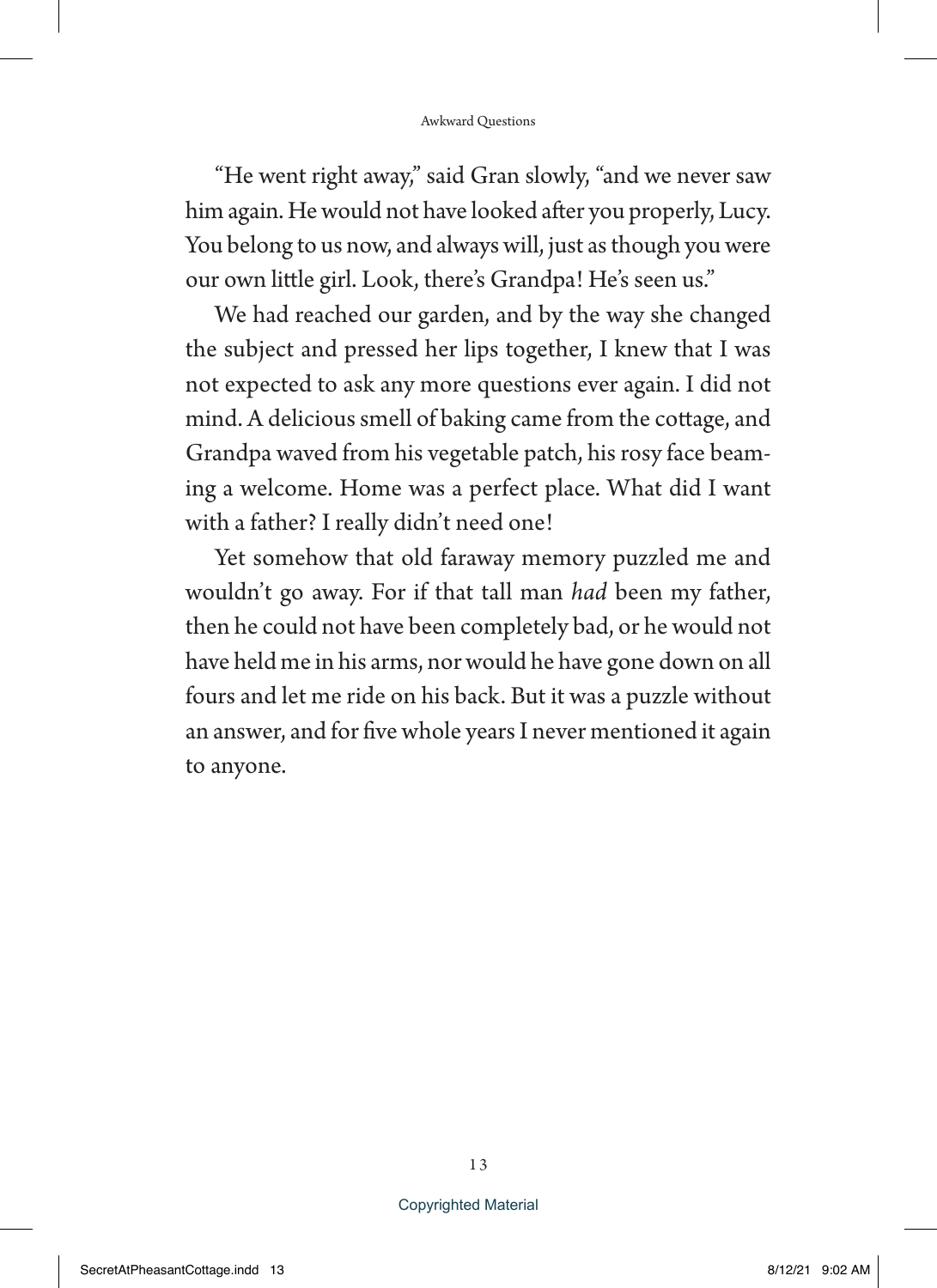## *Guide Camp*

Those five years passed very quickly, and life was happy and exciting. I loved living in the countryside, watching the changing of the seasons. I never much minded being an only child, or not doing the things that the other children did.

Sometimes, when the girls at school laughed at me because I'd never seen the sea, I would grow restless and wonder whether I would ever travel or do anything different from going to school, coming home, and going to church on Sundays. I did not see how I could, really, because my grandparents were growing older every year, and Grandpa, who had been head gardener at the castle on the nearby Eastwood Estate for thirty years, only had a small pension. They were perfectly content to remain in their cottage, and, apart from occasionally visiting relatives in Birmingham, they had no wish to take holidays, and could not, in any case, because of having to look after the chickens. And, except when my friends made fun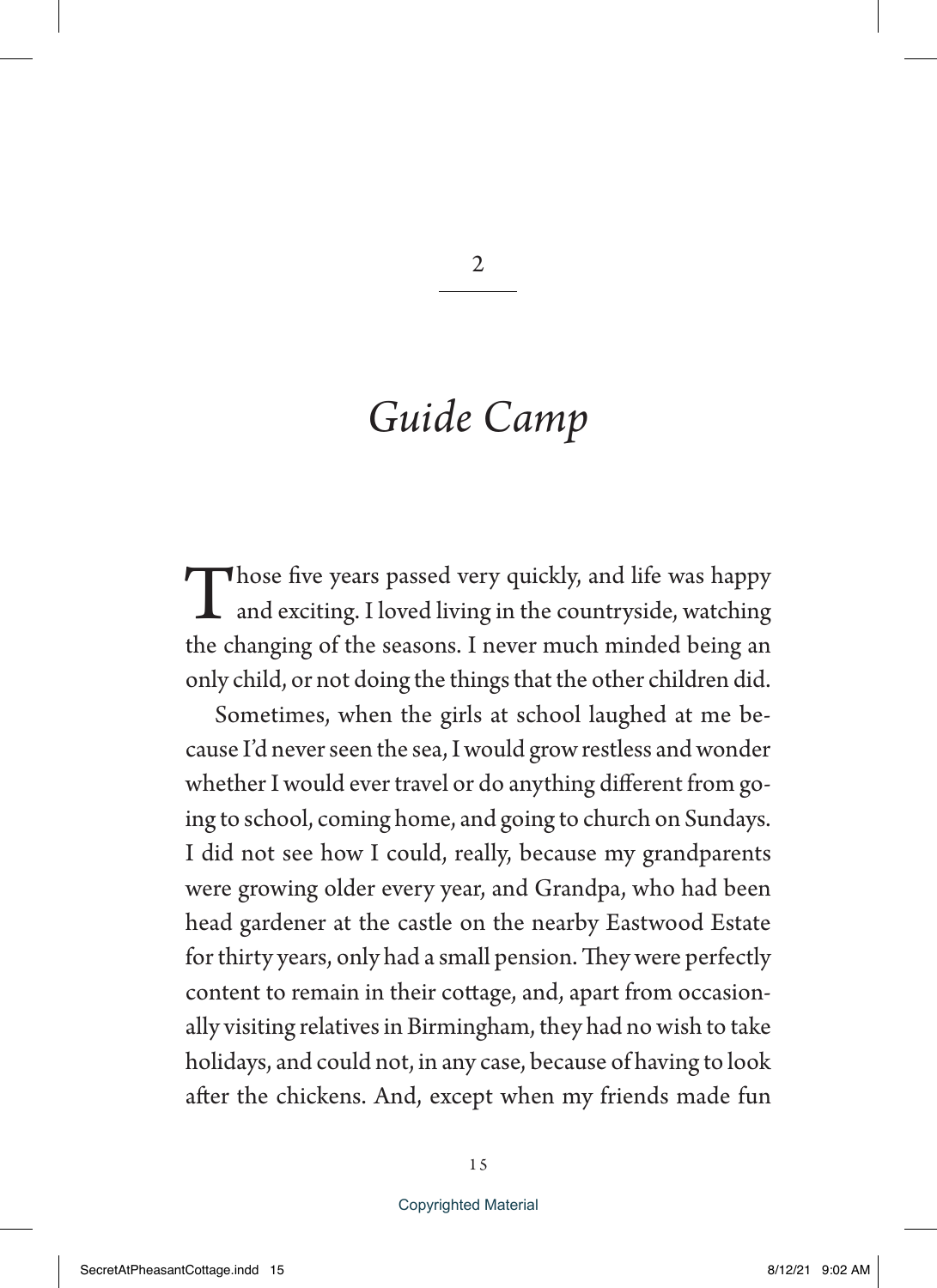of me, I was content, too, content to play in the woods and climb the hills, to read, and to scribble stories about children who went on long journeys and travelled to all the countries I learned about in geography lessons. I had my own jobs to do in the cottage and garden, too, and the days never seemed long enough.

Sometimes my best friend, Mary, came to spend the day, and I would take her onto the estate. But Mary was a sturdy, practical child who preferred to arrive somewhere than just to wander. She would often say, "Where are we going, Lucy?" which really annoyed me. My unchanging reply probably annoyed her too. "We're not going anywhere; we're just walking!" And after a time we would turn back and play games in the garden. I really liked Mary, but she belonged to my school world, and my woods and countryside bored her.

But from all my happy childhood memories, one event stands out, clear and unforgettable, and that is the Whitsun Guide Camp in the Cotswolds when I was eleven years old. When Gran told Captain I could go, I was so excited that I hardly slept for two nights. And when we actually set off in the bus with our knapsacks and bedding, I could hardly speak. I sat squeezing my clasped hands between my knees, bottling up my joy, because living with elderly people had made me rather a quiet child. But gradually, as we traveled for hours through leafy lanes, I relaxed. We sang, we chattered, we giggled, we ate sandwiches and drank lemonade out of bottles; and then we were there, high on a hill at the edge of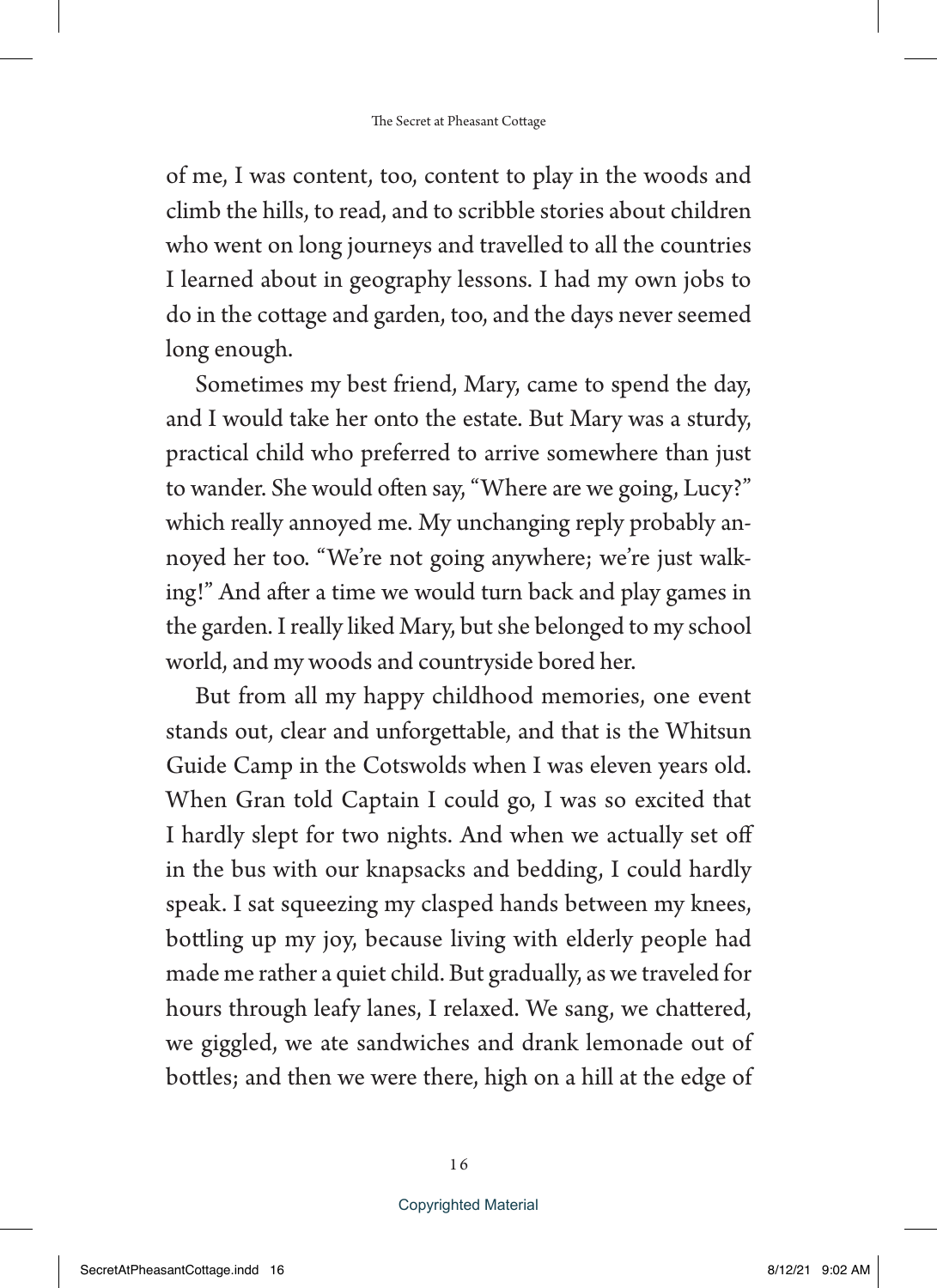a great beech wood, overlooking the Gloucester plain, and Captain and Lieutenant were showing us where to put up our tents and how to light a fire.

That holiday was everything I had hoped it would be. I shared a tent with Mary, and every waking hour was thrilling, from the moment we crawled out into the sweet-smelling morning to the moment we snuggled into our sleeping bags in the dark, shrieking in pretend terror when the owls hooted in the woods behind us. But I remember most vividly the early morning when I woke before anyone else and, slipping on my jumper and shoes, crept out into the waking world. The sun had not long risen; a cuckoo called from the beeches. Captain was up and wandering about, and she saw me.

"Lucy," she said, "would you like to dress and take a message to the farm for me? Straight through the wood and climb over the stile and cross the hay field. You'll find the farmers milking the cows. Ask them to save us fifteen fresh eggs, and we'll fetch them later."

I was slipping on my dress when Mary's tousled head appeared out of her sleeping bag. She blinked at me.

"Where are you going?" she yawned. "Shall I come too?"

"No, no," I replied hurriedly. "I won't be long. I've got to go to the farm with a message. I've got to go now, at once. You can come and meet me if you like." I shot outside, for this was my special expedition and I had to go alone. I ran through the sunlit wood, climbed over the stile, and saw the hay field—a tangled mass of wildflowers, all sparkling with dew.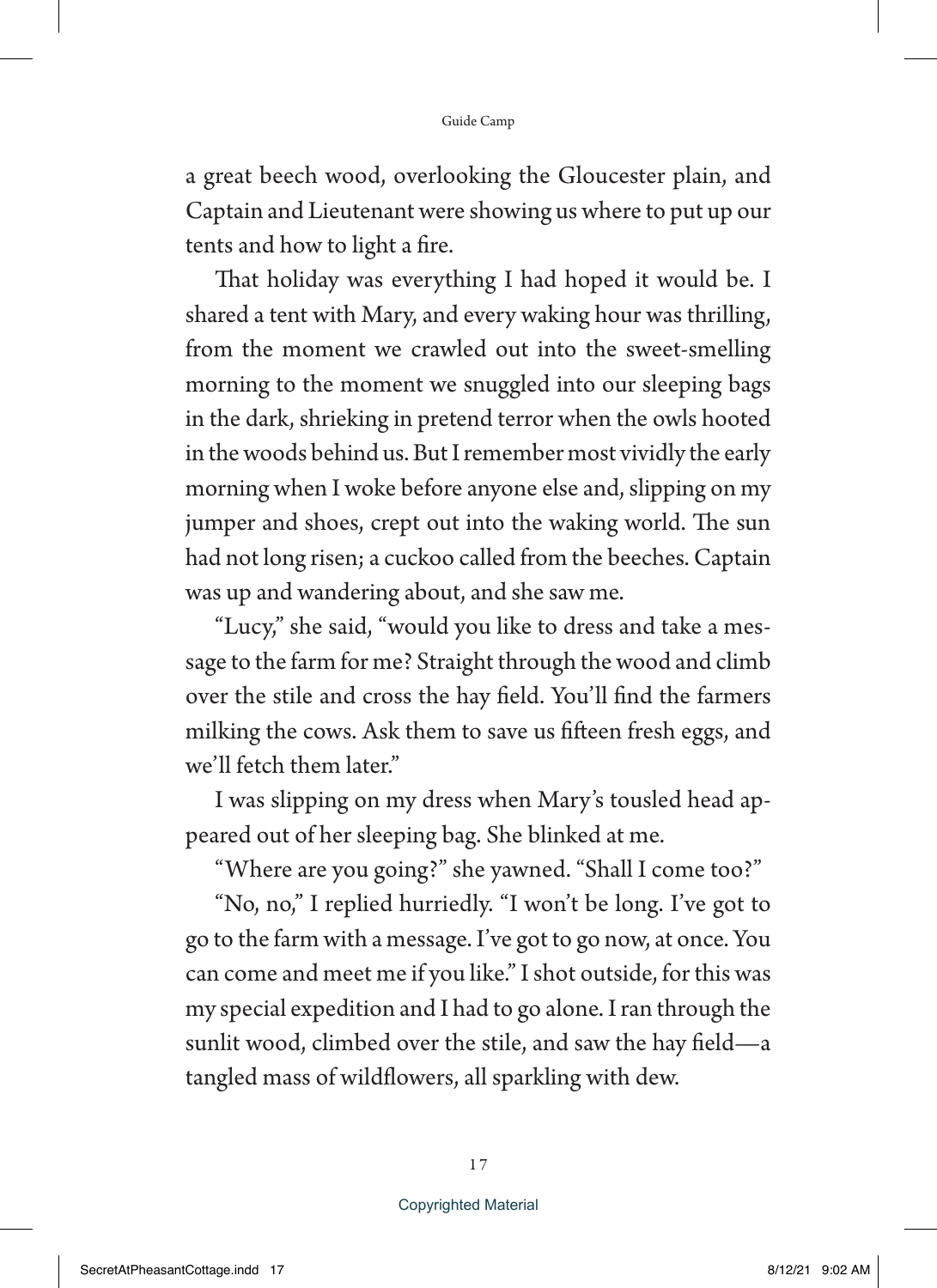I went mad! I flung my shoes backward over the stile and leaped and danced barefoot along the path, the flowers tickling my legs. I laughed and clapped my hands, carried away with the joy of being alive on such a morning, loving the feel of the cold grass between my toes. Then, having delivered my message, I turned back and walked more slowly, wanting this hour to last and last. But it was not to be. Mary was trotting toward me, and by the look on her round face, I knew she had a secret to tell me.

"Lucy," she began mysteriously, "do you know what?"

"What?" I answered.

"Well, I came to meet you through the wood, and Captain and Lieutenant were standing by the stile."

"So what?"

"Well, they *saw* you!"

"I don't care."

"Yes, but Lucy, they talked about you; I heard them. They didn't see me, 'cause I waited behind a tree, and I *heard* them, Lucy."

I was silent, desperately curious to know, but I wasn't going to show it!

"Lucy, shall I tell you what they said about you?"

"What, then?"

"Captain said"—and here Mary's voice changed to sound like a grown-up's—"'Fancy good little Lucy going all wild like that! There's more in that child than meets the eye.' And Lieutenant said, 'Oh, Lucy's got plenty in her. Her teacher